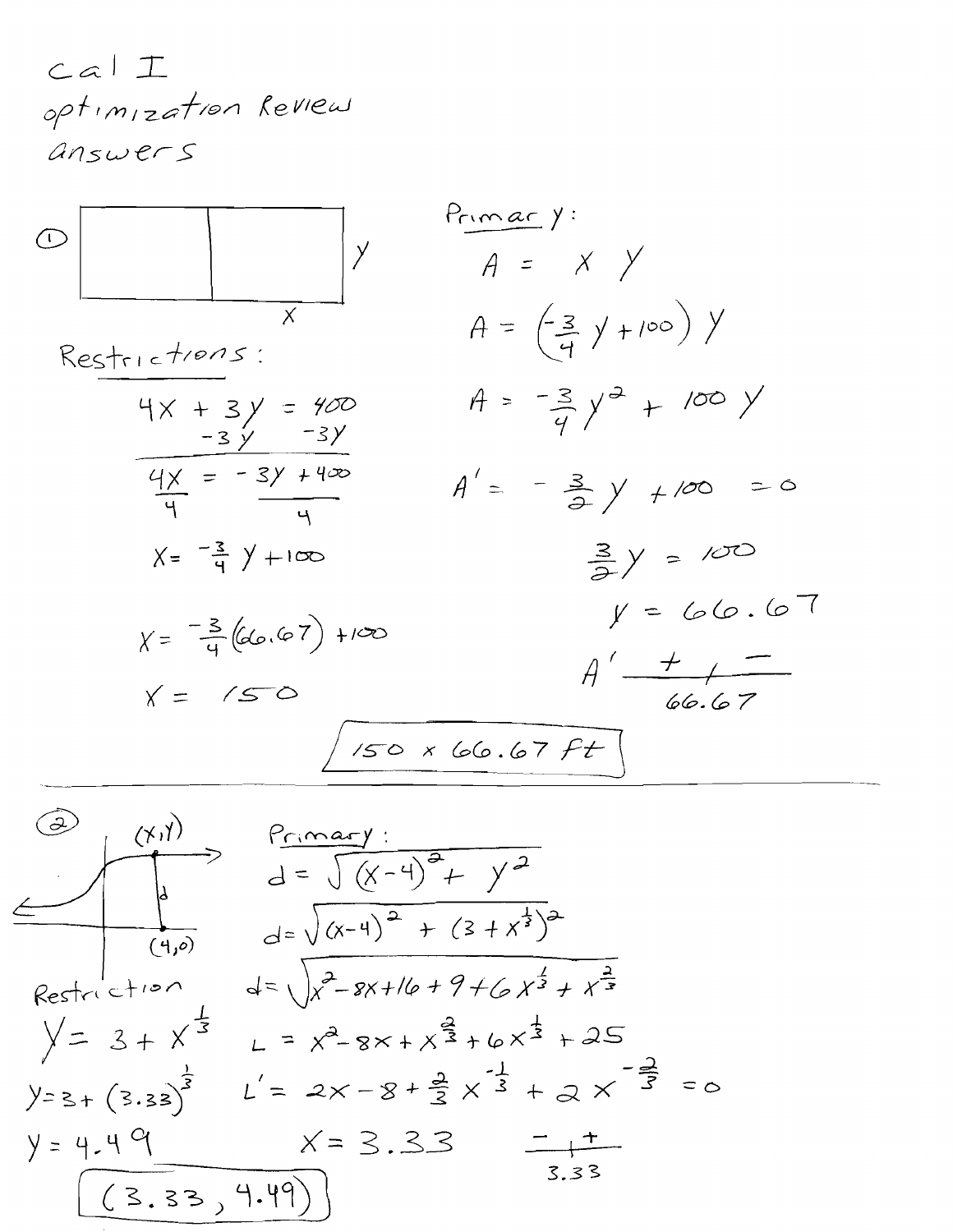3) 
$$
\sqrt{\frac{P_{1} \text{max}}{C}} = 15x^{2} + 5x^{3} + 8(4x)
$$
  
\n $C = 20x^{2} + 32x(2x^{3})$   
\n $\sqrt{x^{2}y^{2}} = 3$   
\n $\sqrt{25x^{2}}$   
\n $\sqrt{25x^{2}}$   
\n $\sqrt{25x^{2}}$   
\n $\sqrt{25x^{2}}$   
\n $\sqrt{25x^{2}}$   
\n $\sqrt{25x^{2}}$   
\n $\sqrt{25x^{2}}$   
\n $\sqrt{25x^{2}}$   
\n $\sqrt{25x^{2}}$   
\n $\sqrt{25x^{2}}$   
\n $\sqrt{25x^{2}}$   
\n $\sqrt{25x^{2}}$   
\n $\sqrt{25x^{2}}$   
\n $\sqrt{25x^{2}}$   
\n $\sqrt{25x^{2}}$   
\n $\sqrt{25x^{2}}$   
\n $\sqrt{25x^{2}}$   
\n $\sqrt{25x^{2}}$   
\n $\sqrt{25x^{2}}$   
\n $\sqrt{25x^{2}}$   
\n $\sqrt{25x^{2}}$   
\n $\sqrt{25x^{2}}$   
\n $\sqrt{25x^{2}}$   
\n $\sqrt{25x^{2}}$   
\n $\sqrt{25x^{2}}$   
\n $\sqrt{25x^{2}}$   
\n $\sqrt{25x^{2}}$   
\n $\sqrt{25x^{2}}$   
\n $\sqrt{25x^{2}}$   
\n $\sqrt{25x^{2}}$   
\n $\sqrt{25x^{2}}$   
\n $\sqrt{25x^{2}}$   
\n $\sqrt{25x^{2}}$   
\n $\sqrt{25x^{2}}$   
\n $\sqrt{25x^{2}}$   
\n $\sqrt{25x^{2}}$   
\n $\sqrt{25x^{2}}$   
\n $\sqrt{25x^{2}}$   
\n $\sqrt{25x^{2}}$   
\n $\sqrt{25x^{2}}$   
\n $\sqrt{25x^{2}}$   
\n $\sqrt{25x^{2}}$ 

 $\mathcal{L}_{\mathcal{A}}$ 

 $\mathcal{L}_{\mathcal{A}}$ 

 $\mathcal{L}^{\text{max}}$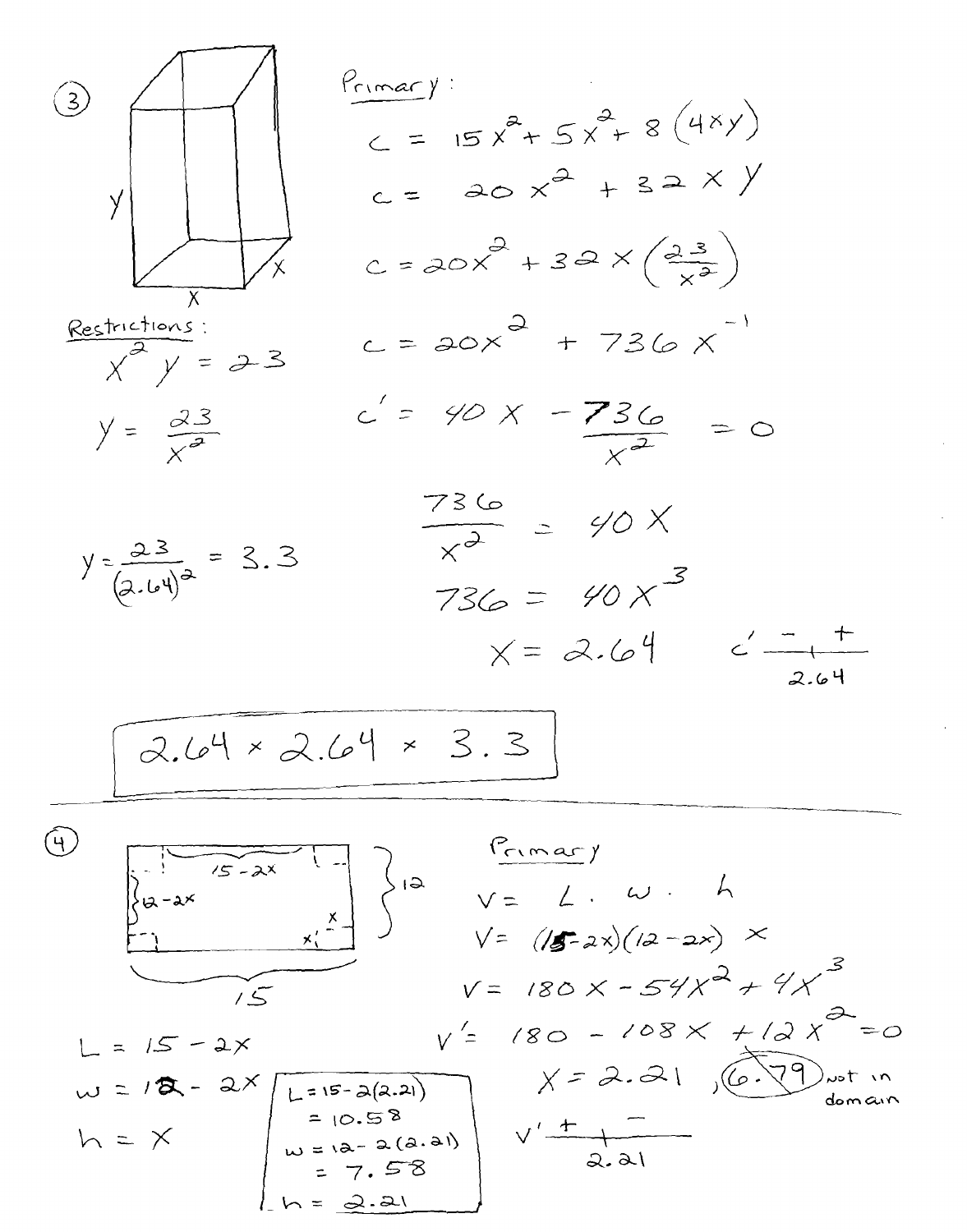

 $\widehat{\mathbb{S}}$ 

$$
A = (x - 3) (y - 3.5)
$$
  
\n
$$
A = (x - 3) (\frac{300}{x} - 3.5)
$$
  
\n
$$
A = 300 - 3.5x - \frac{900}{x} + 10.5
$$
  
\n
$$
A = -3.5 + \frac{900}{x^{2}} = 0
$$



$$
18.7 \times 16.04
$$

$$
A' \xrightarrow{\phantom{a}+} \overline{16.04}
$$

$$
y+3
$$
\n
$$
y+3
$$
\n
$$
y+4
$$
\n
$$
y=1
$$
\n
$$
y=1
$$
\n
$$
y=1
$$
\n
$$
y=1
$$
\n
$$
y=1
$$
\n
$$
y=1
$$
\n
$$
y=1
$$
\n
$$
y=1
$$
\n
$$
y=1
$$
\n
$$
y=1
$$
\n
$$
y=1
$$
\n
$$
y=1
$$
\n
$$
y=1
$$
\n
$$
y=1
$$
\n
$$
y=1
$$
\n
$$
y=1
$$
\n
$$
y=1
$$
\n
$$
y=1
$$
\n
$$
y=1
$$
\n
$$
y=1
$$
\n
$$
y=1
$$
\n
$$
y=1
$$
\n
$$
y=1
$$
\n
$$
y=1
$$
\n
$$
y=1
$$
\n
$$
y=1
$$
\n
$$
y=1
$$
\n
$$
y=1
$$
\n
$$
y=1
$$
\n
$$
y=1
$$
\n
$$
y=1
$$
\n
$$
y=1
$$
\n
$$
y=1
$$
\n
$$
y=1
$$
\n
$$
y=1
$$
\n
$$
y=1
$$
\n
$$
y=1
$$
\n
$$
y=1
$$
\n
$$
y=1
$$
\n
$$
y=1
$$
\n
$$
y=1
$$
\n
$$
y=1
$$
\n
$$
y=1
$$
\n
$$
y=1
$$
\n
$$
y=1
$$
\n
$$
y=1
$$
\n
$$
y=1
$$
\n
$$
y=1
$$
\n
$$
y=1
$$
\n
$$
y=1
$$
\n
$$
y=1
$$
\n
$$
y=1
$$
\n
$$
y=1
$$
\n
$$
y=1
$$
\n
$$
y=1
$$
\n
$$
y=1
$$

$$
\frac{Restrichier}{x y=800} \qquad A'=\mathcal{Q}-\frac{3200}{x^{2}}=0
$$

y = 
$$
\frac{800}{x}
$$
  
\n $y = \frac{800}{40} = 20$   
\n $2x^2 = 3200$   
\n $x = 40$   
\n $y = 40$   
\n $y = 40$   
\n $y = 40$   
\n $y = 40$   
\n $y = 40$   
\n $y = 40$   
\n $y = 40$   
\n $y = 40$   
\n $y = 40$   
\n $y = 40$   
\n $y = 40$   
\n $y = 40$   
\n $y = 40$   
\n $y = 40$   
\n $y = 40$   
\n $y = 40$   
\n $y = 40$   
\n $y = 40$   
\n $y = 40$